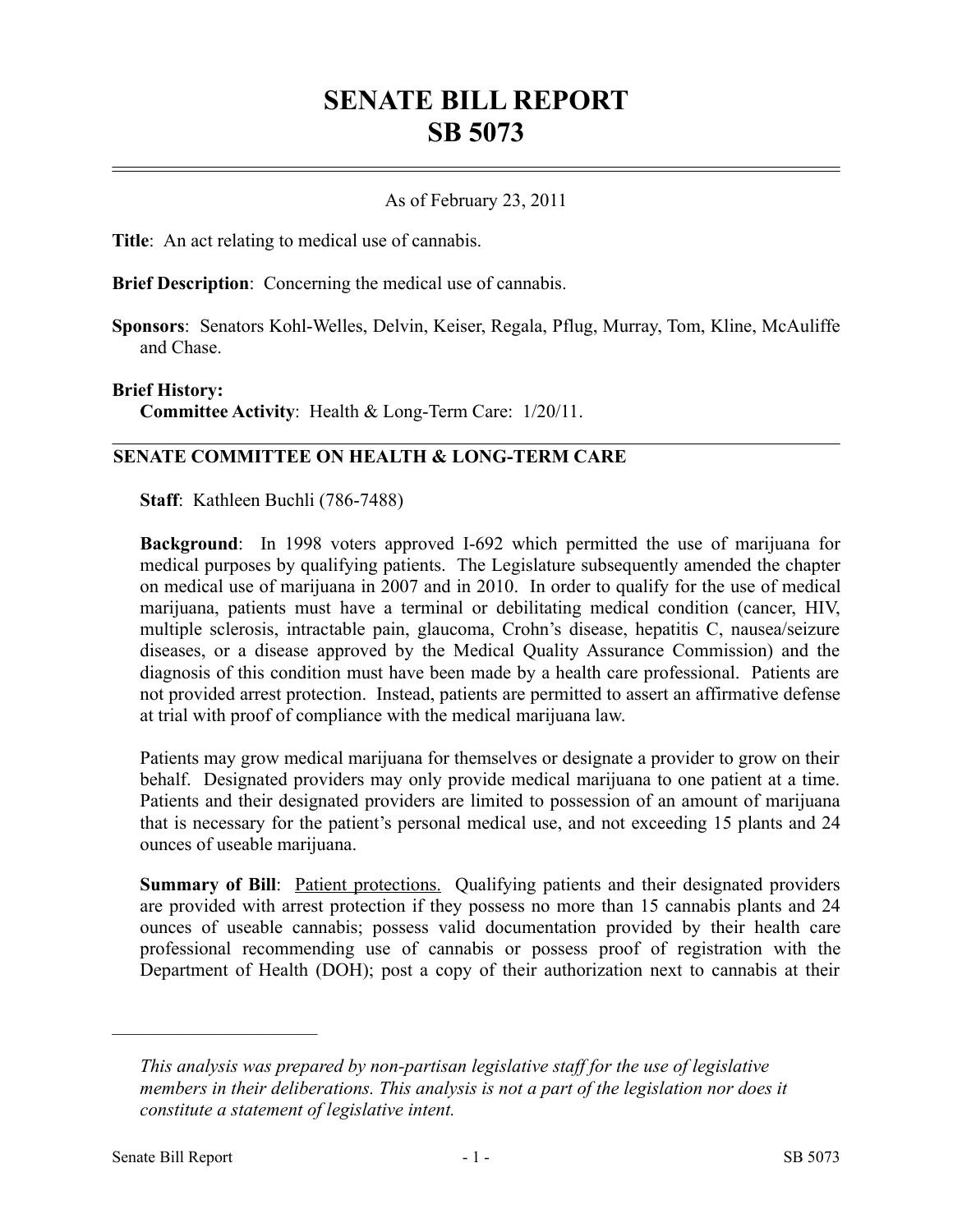residence; and, in the case of designated providers, have not converted cannabis for personal use.

Qualifying patients and their designated providers are provided with protection from warrantless search and arrest if they are registered with DOH. Registered qualifying patients and their property may be searched if probable cause exists that another criminal offense has been or is being committed.

Qualifying patients without valid documentation or proof of registration may assert an affirmative defense at trial if they possess more than the permitted amount of cannabis and are able to demonstrate that this amount is necessary for the patient's medical use; provide evidence that they were qualifying patients at the time of the arrest; or are nonresidents of the state and are authorized by another state to engage in the medical use of cannabis and are otherwise within the provisions of the medical cannabis law.

Parental rights may not be restricted solely due to the medical use of cannabis unless this results in long-term impairment that interferes with the performance of parenting functions. Qualifying patients can not be discriminated against in employment solely as a result of offsite medical use of cannabis if the employer is not a federal contractor or grant recipient under the drug-free workplace act; the employment does not involve public safety; and offsite use does not prevent the proper performance of the work. Qualifying patients may not be refused housing, nor can they be denied an organ transplant solely because of medical cannabis use.

Methods of Obtaining Cannabis. Qualifying patients may grow cannabis for their own use, designate a provider to grow on their behalf, participate in a collective garden with other qualifying patients, or purchase from a licensed dispensary. Collective gardens may consist of up to 25 qualifying patients and contain no more than 15 plants per person and up to 99 plants total.

Licenses. Three types of business licenses are created to license producers, processors of cannabis products, and dispensaries. Producers are licensed to produce cannabis for medical use for wholesale to licensed dispensers and licensed processors of cannabis products. Processors of cannabis products are licensed to manufacture cannabis products including edible products and lotions for wholesale to licensed dispensers. Dispensers must be nonprofit corporations and may sell seeds, plants, usable cannabis, and cannabis products to qualifying patients.

Licensees are prohibited from advertising cannabis on television, radio, or billboards if the advertisement promotes the use or abuse of cannabis. Licensees who sell to unauthorized persons are subject to a class C felony and failure to comply with the law on medical cannabis may result in a \$1000 civil penalty.

Department of Agriculture. The Department of Agriculture (DOA) licenses producers and processors of cannabis products. DOA must adopt rules addressing inspection standards; size and security features on containers used for medical cannabis; labeling requirements; licensing requirements, including fees; enforcement; record keeping; and sample retention and disposal. DOA may inspect the production and processing of all medical cannabis;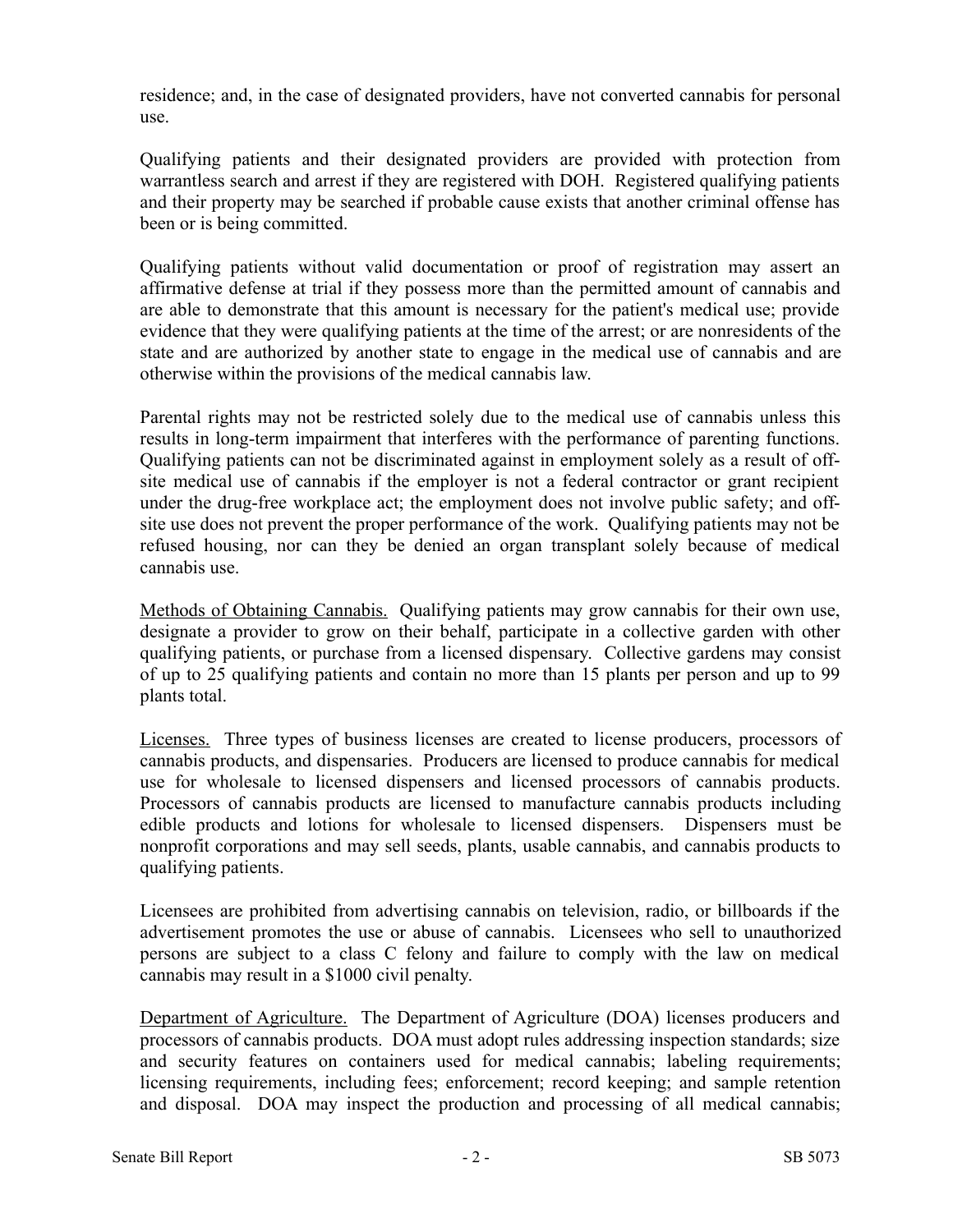approve and inspect facilities, including the books and records of any producers or processor of cannabis products; investigate fraud complaints; and deny, suspend, or revoke licenses. DOA must create and maintain a confidential list of producers and processors, with names to be released only to authorized DOA employees or to law enforcement as necessary to verify licensed producer or processor status.

Department of Health. DOH must adopt rules on licensing requirements, including fees, suspension, and revocation of licenses; inspection requirements; safety standards for containers used to dispense medical cannabis; cannabis storage requirements, including security requirements; labeling requirements; and dispensary facility standards, including equipment standards. DOH must create and maintain a confidential list of dispensaries, with names to be released only to authorized DOH employees as necessary to verify licensed status.

DOH Registry. DOH must establish a secure registration system in which health care professionals may register qualifying patients. Participation in the registry is voluntary for qualifying patients and their designated providers and fees must be established on an incomebased sliding scale. Law enforcement must be able to consult the registry to verify whether a person or an address is registered. Any person who discloses confidential registry information and law enforcement officers who fail to consult the registry before seeking a search warrant or making a warrantless arrest are subject to a \$500 civil penalty.

Research and Evaluation. The Washington State Institute for Public Policy must conduct a cost-benefit evaluation of the implementation of the law on medical cannabis. The University of Washington is permitted to conduct scientific research on the safety of administering cannabis as part of a medical treatment and may develop guidelines for the appropriate administration of cannabis.

Transition. Dispensaries and producers who are registered with the Secretary of State as of January 1, 2011, and who file a letter of intent to become licensed with either DOH or DOA may assert an affirmative defense if charged with a cannabis-related crime. The transition period ends July 1, 2012, and they must become licensed at that time to continue in business.

**Appropriation**: None.

**Fiscal Note**: Available. [OFM requested ten-year cost projection pursuant to I-960.]

## **Committee/Commission/Task Force Created**: No.

**Effective Date**: Ninety days after adjournment of session in which bill is passed.

**Staff Summary of Public Testimony:** PRO: This bill is a result of two years of work, multiple stakeholder meetings, and addresses a bipartisan issue. Pain is not a partisan issue. Most of us know a person or know of a person who has suffered from a very serious condition that could have been assisted by medical marijuana. We need to ensure that people suffering from terminal illnesses get a secure, safe, and reliable source of the plant that helps them. This is a Catch 22 situation; patients are permitted to use marijuana but they have to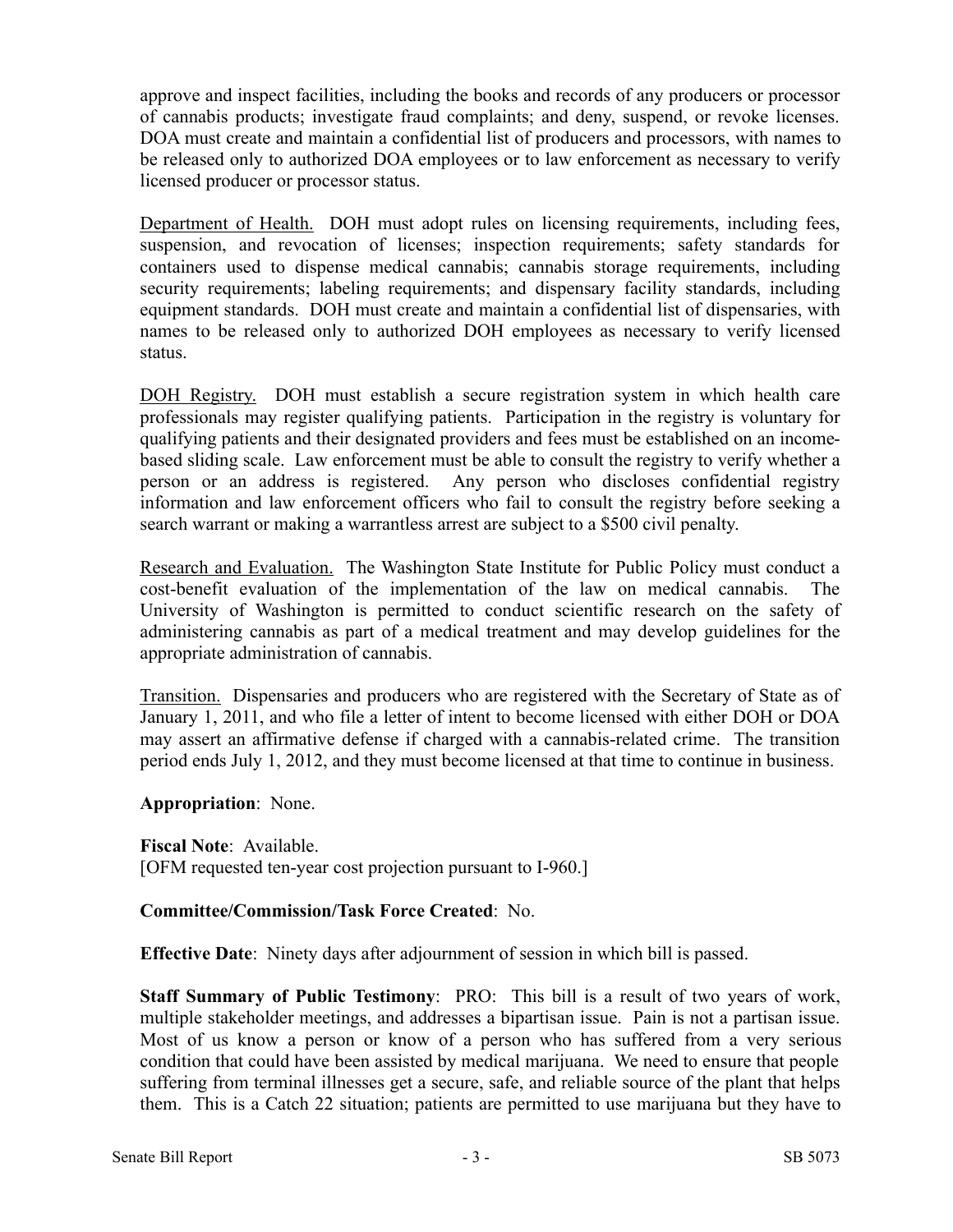grow it for themselves and they have no place to buy seeds or plants. We need to ensure public safety. We need a regulated system in which local jurisdictions enact zoning laws determining where these businesses may be located. We need arrest protection for legally qualifying patients. Law enforcement needs clarity to determine who really is a qualifying patient. We need a method to provide the means for public safety through licensed businesses. Patient privacy and confidentiality are protected by the registry provided for in the bill. We need to have a rational system of delivery which involves a way to regulate growers, producers, and processers so we know that what is delivered to dispensers is safe. Farmers would like to grow a crop they can make money on. Dispensaries that provide marijuana are as close to pharmacies as we can get until the federal government changes the scheduling of marijuana. Dispensaries should be like pharmacies and should be nonprofit. We are at a point where we can go down two roads; we can have accountability, or we can do nothing. Law enforcement is frustrated with what is going on in this area and we have an underground program going on. It is time to bring light to the problem. This bill is a good start and this is the time to have some certainty and some regulation. We do not want the dispensary mess that they have in California. This is an opportune time to address this because the federal government has provided that states may establish rational regulatory systems for medical marijuana in their state. We need to restructure the search and seizure provisions and statutorily redefine probable cause which would eliminate the need for civil penalties. Washington voters continue to support the use of medical cannabis by people with terminal or debilitating conditions. The patient registry will be designed to protect patient privacy. We want clarity for patients and law enforcement with real arrest protections that also protect patient privacy. Dispensaries should be permitted to be incorporated under any business model and the limitation for nonprofit only dispensaries should be removed. Nonprofits do not work for smaller dispensaries or all operations. If people want to run businesses under each license, they will be required to set up multiple corporate structures. It is not about profit margins but about allowing businesses with less overhead.

CON: The employment provision is problematic for small businesses. The employment section is vague and would lead to litigation. It is unclear if employees must reasonably accommodate medical use of marijuana. This would require that employers not take action against employees who take part in an illegal act and employers would face liability by sending an employee home if impaired. This would make Washington a less competitive state in the national business environment. We are concerned with the section relating to advertising which signals out radio, television, and billboards but does not address other areas of advertising. If marijuana is being moved into a medicine category, it should be treated as any new medicine would be and should be tested in clinical trials. This bill encompasses more than pain management for people dying of cancer. The provision relating to designated providers serving one patient at a time should not be implemented until the dispensary system is put in place. The bill removes the presumptive nature of the law and does not provide arrest protection if your doctor recommends more than the amount permitted by the state currently. The registry is voluntary but this is not voluntary if you can get arrested by not signing up on it. Other states with registries have released records showing confidential addresses and patient information. This information can be used to prevent people from purchasing firearms. Evidence shows that cannabis may not be safe. Marijuana can cause the acceleration or aggravation of the very issue it is aimed to treat. Marijuana causes mental health disorders and accidents, vehicular and otherwise.